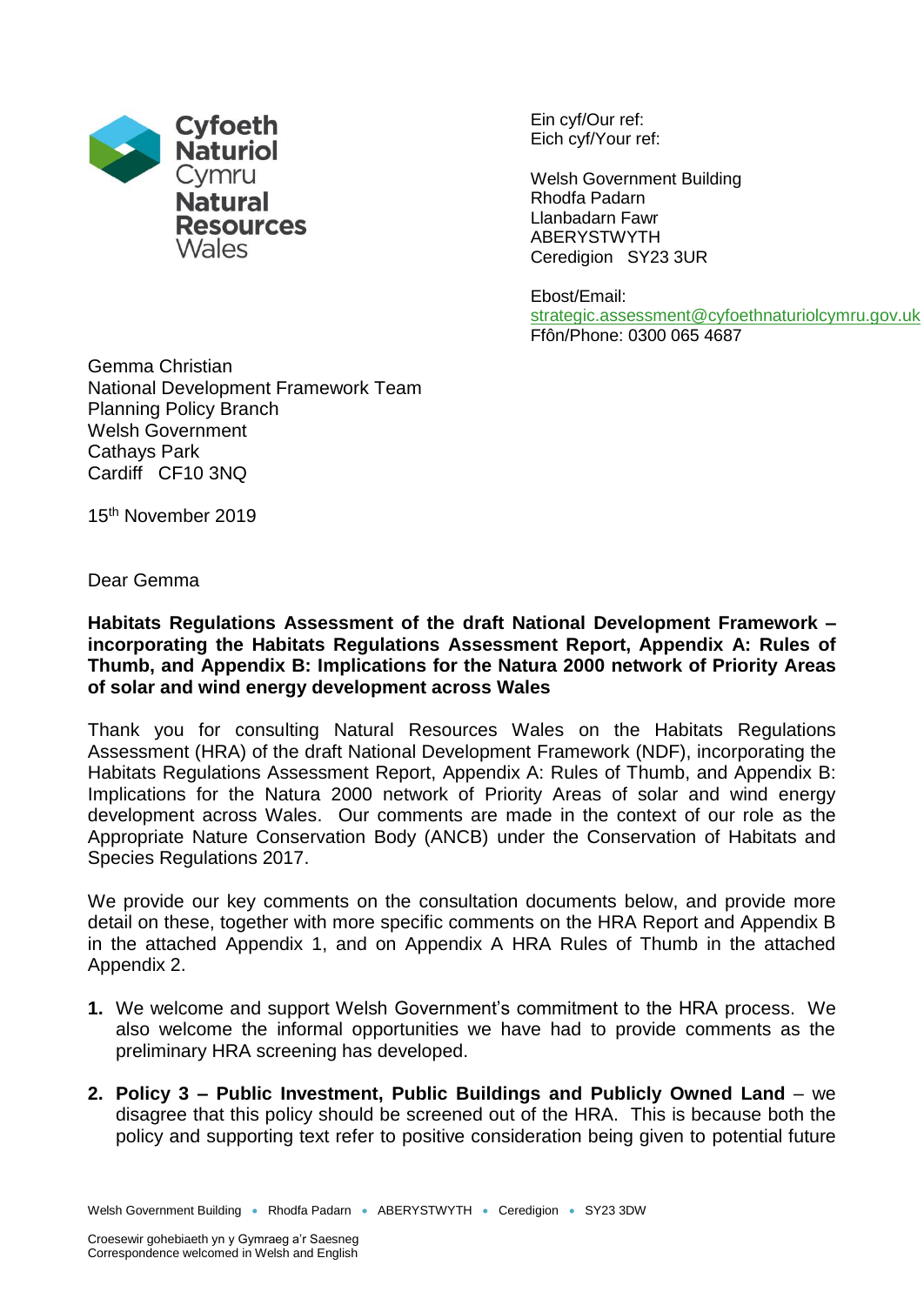development on publicly owned land. Publicly owned land could include or lie adjacent to European sites, and therefore the policy has the potential to have a likely significant effect on them. We consider that this policy should be screened in for appropriate assessment, after which it should be possible to defer down to lower tier plan or project level assessment.

- **3. Deferring down** we are concerned that the HRA does not robustly set out the case for deferring down the policies screened through to appropriate assessment to lowertier plan or project level in all cases. Deferring down requires a reasonable and meaningful level of assessment based on the detail available at the NDF level, including presenting the case that adverse effects on site integrity can be avoided at lower-tier levels (see pts. 29 - 30 in Appendix 1 for more details).
- **4. In-combination assessment** because the HRA pre-screens 13 of the 33 policies out from HRA, they do not require in-combination assessment at the screening stage. However, an in-combination assessment is required at the appropriate assessment stage, and this is currently absent from the HRA. It is our view that the in-combination assessment should include reference to a wider range of plans and projects than is currently presented in the screening in-combination assessment. In addition, it needs to be explicitly stated that the in-combination assessment at this high strategic level is necessarily limited, and that there is a requirement for 'down the line' in-combination assessments as appropriate (see pts. 18 - 27 in Appendix 1).
- **5. Policy 8 - Strategic framework for biodiversity enhancement and ecosystem resilience** – whilst we welcome this policy in general, we do not consider that its current wording provides the '*protective policy wording'* for European sites that is asserted in both the in-combination assessment and throughout the appropriate assessment. In order to provide the level of re-assurance that these sections in the HRA report allude to, policy 8 should be amended to explicitly offer a high level of protection to European sites themselves, for example by reflecting the protective policy wording provided by Planning Policy Wales 10, para. 6.4.14, which includes the following statement:

*…development should be refused where there are adverse impacts on the features for which a site has been designated.*

**6. Policy 10 – Wind and Solar Energy in Priority Areas** – whilst we welcome the assessment that has taken place, it is our advice that the appropriate assessment relating to this spatially defined policy does not provide a sufficiently detailed assessment given the level of detail available, or provide sufficient detail to provide confidence that adverse effects can be avoided at lower-tier plan or project level. In addition, given the explicit *presumption in favour of development* offered by the policy, the presence of Priority Areas of Solar and Wind Energy development within the European sites screening buffers as set out in *Habitats Regulations Assessment Appendix B: Implications for the Natura 2000 network of Priority Areas of Solar and Wind energy development across Wales – HRA Report*, and the requirement to *minimise* as opposed to avoid adverse impacts, we consider that the policy should be amended to make clear that it does not support applications where adverse effects on site integrity cannot be ruled out. This could reflect the protective policy wording provided by Planning Policy Wales 10, para. 6.4.14, as set out in pt. 5 above.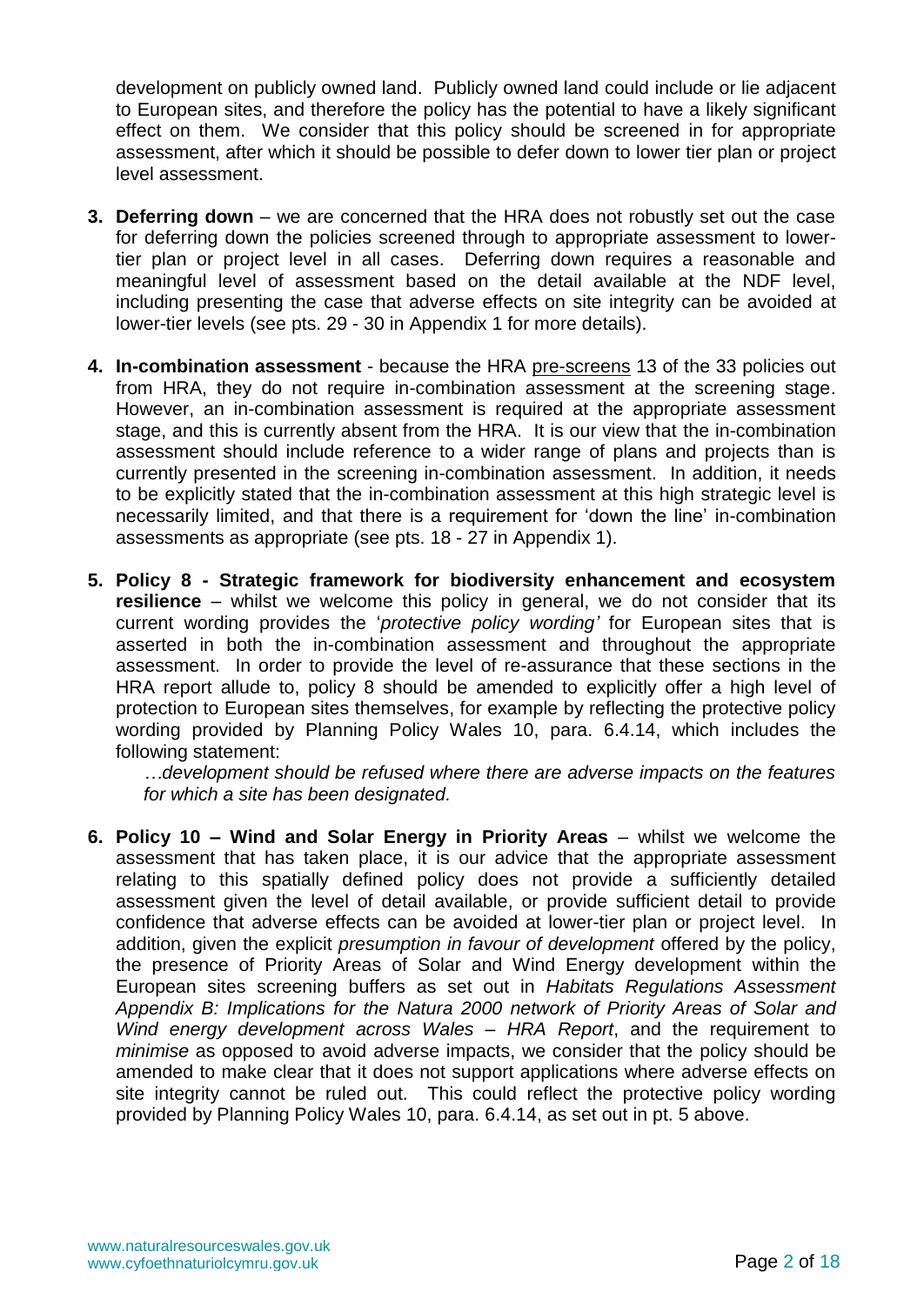**7. Policy 20 - Port of Holyhead, Policy 25 – Haven Waterway and Policy 32 – Cardiff Airport** – it is our advice that the appropriate assessments relating to these spatially defined policies do not provide sufficiently detailed assessments given the level of detail available, or include sufficient detail to provide confidence that adverse effects can be avoided at lower-tier plan or project level. In addition, the HRAs appear to suggest that it is uncertain whether the policies can be delivered at lower-tier plan or project level without adverse effects on site integrity – this requires clarification because if this were the case, then the policies would either require removing, or amending and re-assessing, or consideration under Article 6(4) of the Habitats Directive before the NDF could be enacted or adopted. We also seek clarity as to why the *high-level assessment*s referred to in the HRA Report are not being undertaken at the current time as part of the HRA of the NDF in relation to these three policies.

We hope that you find these comments useful. If you would like to discuss any of these points further please do not hesitate to contact Roger Matthews via our Strategic Assessment mailbox at [strategic.assessment@cyfoethnaturiolcymru.gov.uk](mailto:strategic.assessment@cyfoethnaturiolcymru.gov.uk)

Yours sincerely

**Prys Davies Director, Corporate Strategy and Development**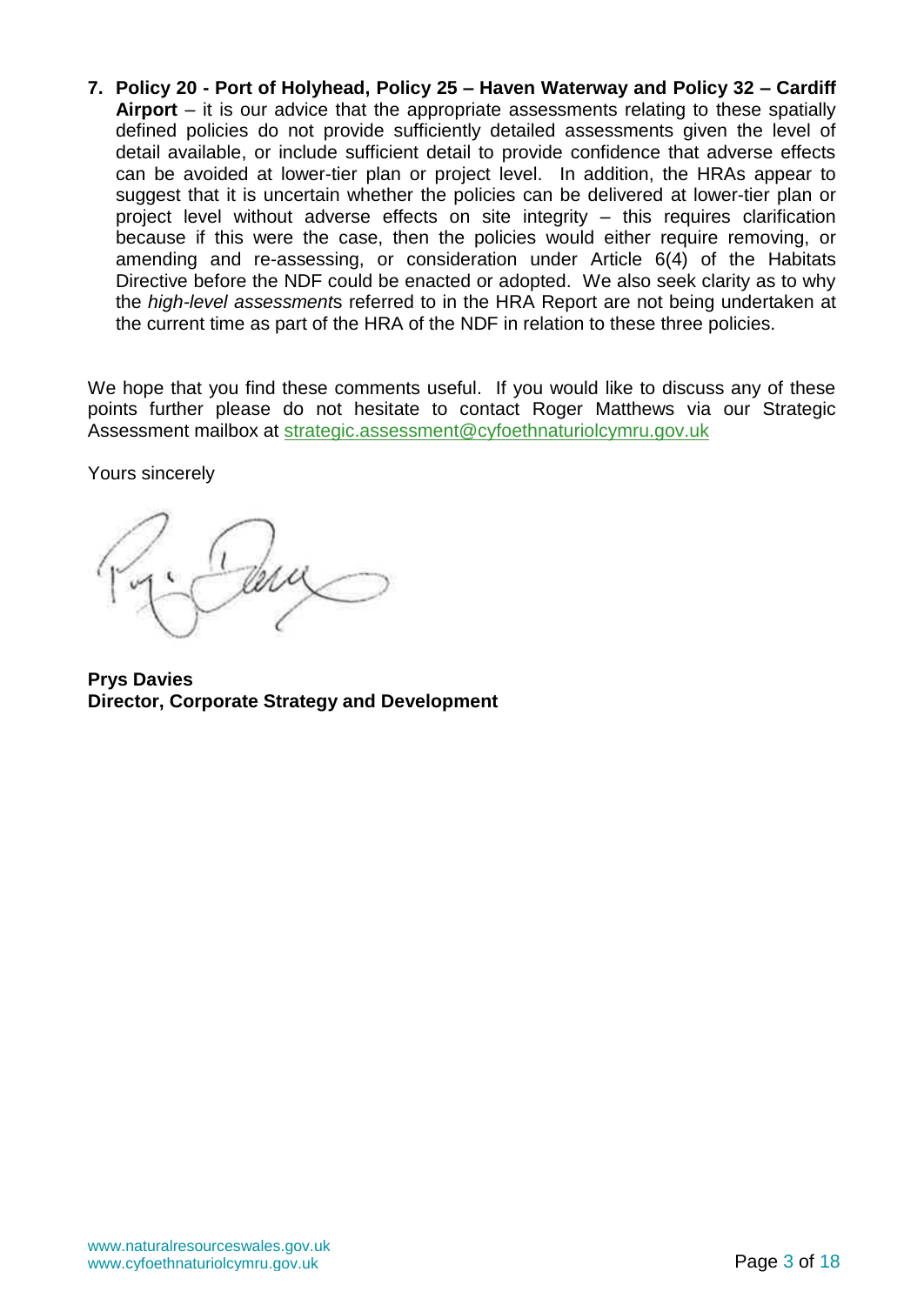# **Appendix 1**

## **Habitats Regulations Assessment Report and Appendix B: Implications for the Natura 2000 network of Priority Areas of Solar and Wind energy development across Wales**

**8.** The draft NDF itself (pg. 10, column 2), the HRA Report (pg. 2, first sentence under *What is HRA*), and the HRA Appendix A - Rules of Thumb (pg. 1, first sentence under 1.2.1 *What is HRA?*) all refer to the requirement to undertake HRA being set out under Regulation 102 of the Habitats Regulations. We presume that the intention was to refer to Regulation 105, which is the Regulation that specifically refers to land use plans in which category the NDF would fall (as defined under Regulation 111).

## **1.3 The Habitats Regulations Assessment Process**

- **9.** We recommend that the text describing the requirements for Article 6(4) of the Habitats Directive (at the bottom of pg. 2) is modified and clarified to reflect the text set out in *Managing Natura 2000 sites - The provisions of Article 6 of the 'Habitats' Directive 92/43/EEC - November 2018*, namely:
	- the alternative put forward for approval is the least damaging for ..... the integrity of the Natura 2000 site(s) …. and that no other feasible alternative exists that would not adversely affect the integrity of the site(s);
	- there are imperative reasons of overriding public interest, and;
	- all compensatory measures necessary to ensure that the overall coherence of Natura 2000 is protected are taken.

Being an exception to Article 6(3), this provision must be interpreted strictly, and can only be applied to circumstances where all the conditions required by the Directive, listed above, are fully satisfied.

## **1.4 Approach to HRA of the draft NDF**

**10.**The final paragraph on pg. 4 states … *all lower-tier plans and projects within or near to Natura 2000/ Ramsar sites are required to comply with the Conservation of Habitats and Species Regulations (2017) as a matter of law*. We advise that this paragraph requires amending as it is potentially misleading. It is not only plans and projects *within or near to Natura 2000/ Ramsar sites* that are required to comply with the Habitat Regulations – all plans and projects that have the potential to impact upon Natura 2000/ Ramsar sites regardless of their proximity to these sites are required to comply with the Habitats Regulations. The key aspect to consider is whether there is a pathway between the proposed activity and the European site, and this can on occasions extend to some distance from that site, such as impacts on riverine SACs where upstream activities have the potential to discharge contaminants in to watercourses connected to the downstream SAC.

## **1.5 Assessing likely significant effects on Natura 2000/ Ramsar sites**

**11.**We have a number of comments in relation to this section of the HRA Report, that we set out below:

The HRA needs to clearly set out how mobile species, typical species and functional linkages should be considered in the HRA (and subsequent down the line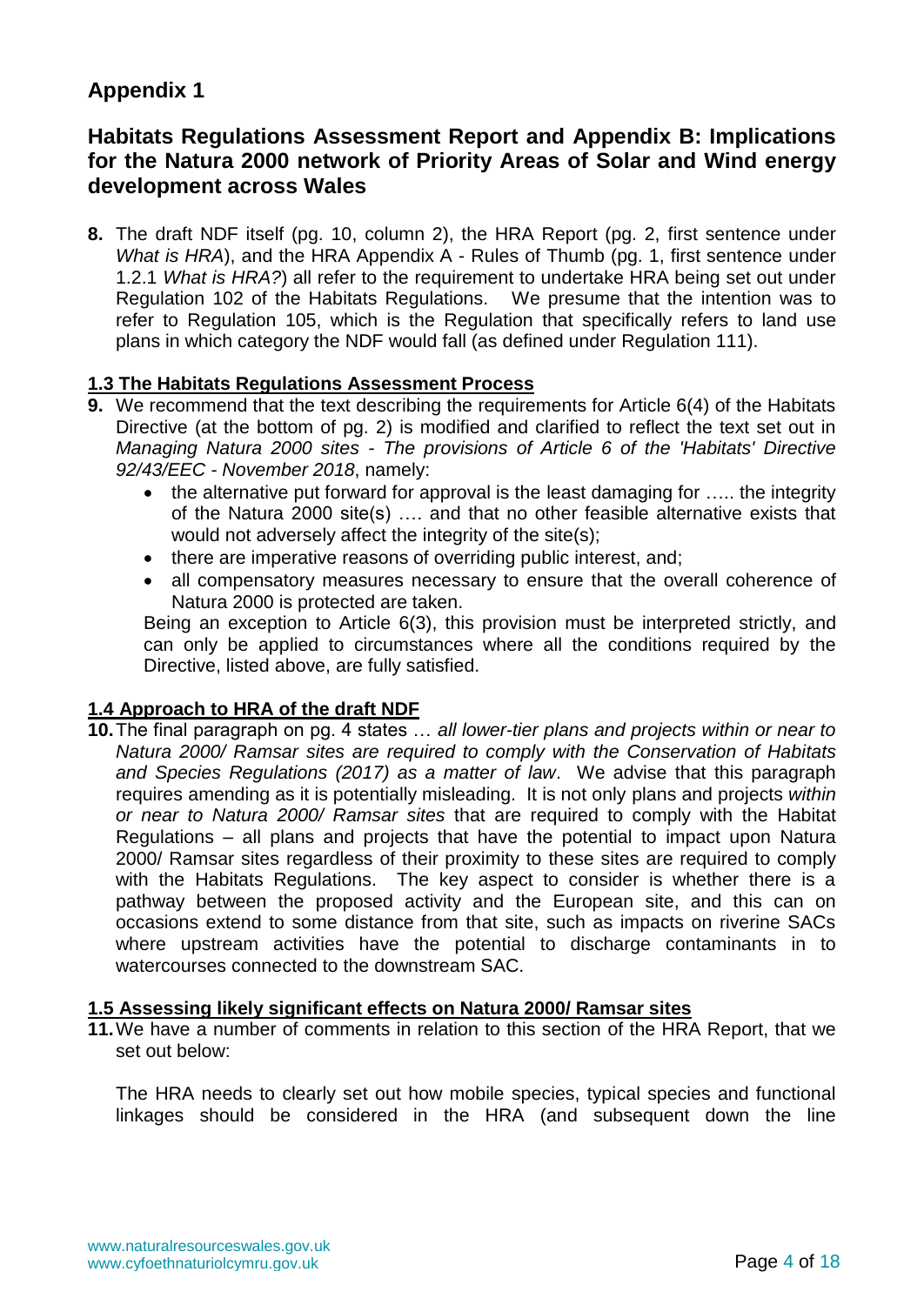assessments). Section 1.5 would be an appropriate place to do this. We provide definitions below:

- **a.** Mobile species these are species that are interest features of European sites in their own right, but which require consideration beyond European site boundaries because they are migratory, or forage or roost *etc.* 'off-site', or whose populations require movement and mixing across fragmented sites (at a meta-population scale). Species that fall in to this category in Wales include:
	- Bats
	- Migratory fish shad, sea lamprey, river lamprey, salmon, sea trout and eel
	- Marsh fritillary
	- Otter
	- Hen harrier
	- Wintering birds
	- Great crested newt
	- Sea mammals
	- Seabirds

Therefore, European sites whose qualifying features include mobile species, such as those listed above, which may be affected by policies within the NDF, irrespective of the location of the plan's proposals or whether the species would be in or out of the site when they might be affected, may need to be considered through HRA.

- **b.** Typical species these are species that are not interest features in their own right, but which are the typical species of a habitat which is an interest feature, and which are often referred to in the conservation objectives. At the high strategic level of plan HRA it is often not possible to consider them in any detail, but the potential need for them to be considered in future project level HRAs should at least be highlighted here.
- **c.** Functional linkages the term 'functional linkage' refers to the role or 'function' that land or sea beyond the boundary of a European site might fulfil in terms of ecologically supporting the populations for which the site was designated or classified. Such land is therefore 'linked' to the European site in question because it performs an important role in maintaining or restoring the population of qualifying species at favourable conservation status. Any assessment will need to determine how critical the area may be to the population of the qualifying species and whether the area is necessary to maintain or restore the favourable conservation status of the species. Effects which would not be acceptable within the boundary of a European site may or may not be acceptable if they occur on functionally linked land or sea. These areas may fall within buffers, but they may lie outside. Whilst this is not something that can often easily be considered in plan level assessments, it is something that subsequent project level assessments may need to consider, and should at least be highlighted here.
- **12.**Marsh fritillaries are an example of a mobile species which, although declining significantly, are not confined to SACs and are vulnerable to development particularly in the Valleys and in Carmarthenshire. This is acknowledged in the HRA report. The key to marsh fritillary conservation is the availability of more than 50ha of suitable habitat in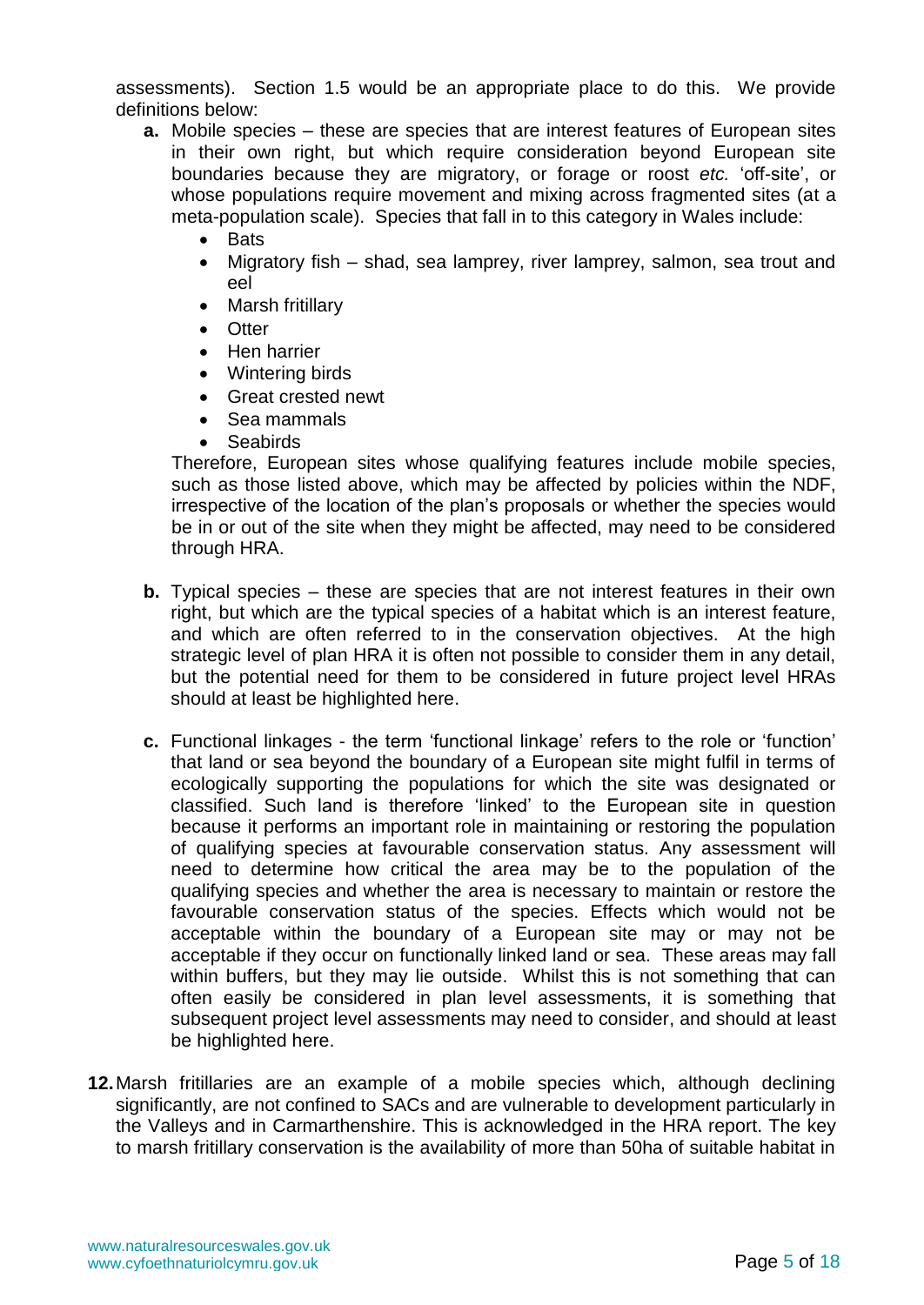good condition within a well-connected landscape, which thereby supports functioning meta-populations. Whilst the HRA Report contains much discussion on pathways and buffer zones, there does not appear to be any that is directly pertinent to marsh fritillaries, which we consider should be highlighted within the HRA Report.

**13.**In relation to the buffers set out for bats, there are three Annex II species of bat that are features of European sites in Wales, namely lesser horseshoe bat, greater horseshoe bat and barbastelle bat. Whilst the 10 km buffer proposed would appear to be suitable for lesser horseshoe bats, it is considered insufficient to reduce risk to greater horseshoe and barbastelle bat SAC populations given these species regularly travel significant distances, indeed the core sustenance zone for barbastelles is at least 6 km. There are also many examples (T. McOwat Pers Comms.) of greater horseshoe bats rapidly moving between the three Pembrokeshire SAC maternity roosts, as well as barbastelle bats regularly commuting 18 km plus during radio tracking studies (G. Billington & D. Whitby Pers Comms.). We therefore also disagree with the statement regarding long distance movements of greater horseshoe bats which the HRA Report states are only undertaken once annually.

Many SAC bat populations are critically supported by surrounding habitats and a range of 'annex' roosts that are not contained within the designation; our knowledge of these areas is deficient, but it is around these areas that the buffer should ideally be drawn. In the absence of this data, and with due regard for greater horseshoe bat and barbastelle bat ecology, it is our opinion that given the potential scale of development the NDF could indicate, the 10 km buffer distance is not sufficient and should be increased to 20 km for these two species.

**14.**Otter is a mobile species and populations have been identified at a large geographical scale (Hobbs *et al*, 2011). As a consequence, even where otters are a primary reason for site selection, SACs only support a proportion of the habitat utilised by this species. Whilst it is recognised that SAC's encompass important areas of otter habitat, this species is wide-ranging and will use feeding and breeding habitat outside of the SAC. It is therefore our view that in relation to riverine SACs with otters as a feature, otters should be screened in for appropriate assessment for developments taking place adjacent to watercourses throughout the catchment.

Ref: Chanin P (2003). *Ecology of the European Otter*. Conserving Natura 2000 Rivers Ecology Series No. 10. English Nature, Peterborough.

**15.**The final buffer zone justification on pg. 6, which relates to riverine SACs, refers only to potential impacts from increased sediment-loaded run-off. Whilst changes in the rate and sediment loading of water run-off may be the commonest potential impact on riverine SACs, there is also the risk of contaminants such as fuel or a variety of chemical spills entering water courses, as well as increased flows of freshwater due to the creation of non-permeable surfaces or surfaces with reduced permeability.

In addition, we are concerned that the final bullet point on pg. 6, relating to the need to screen in downstream riverine SACs regardless of their distance from the proposed development, does not clearly summarise this requirement, in bold, as with the other bullet points above.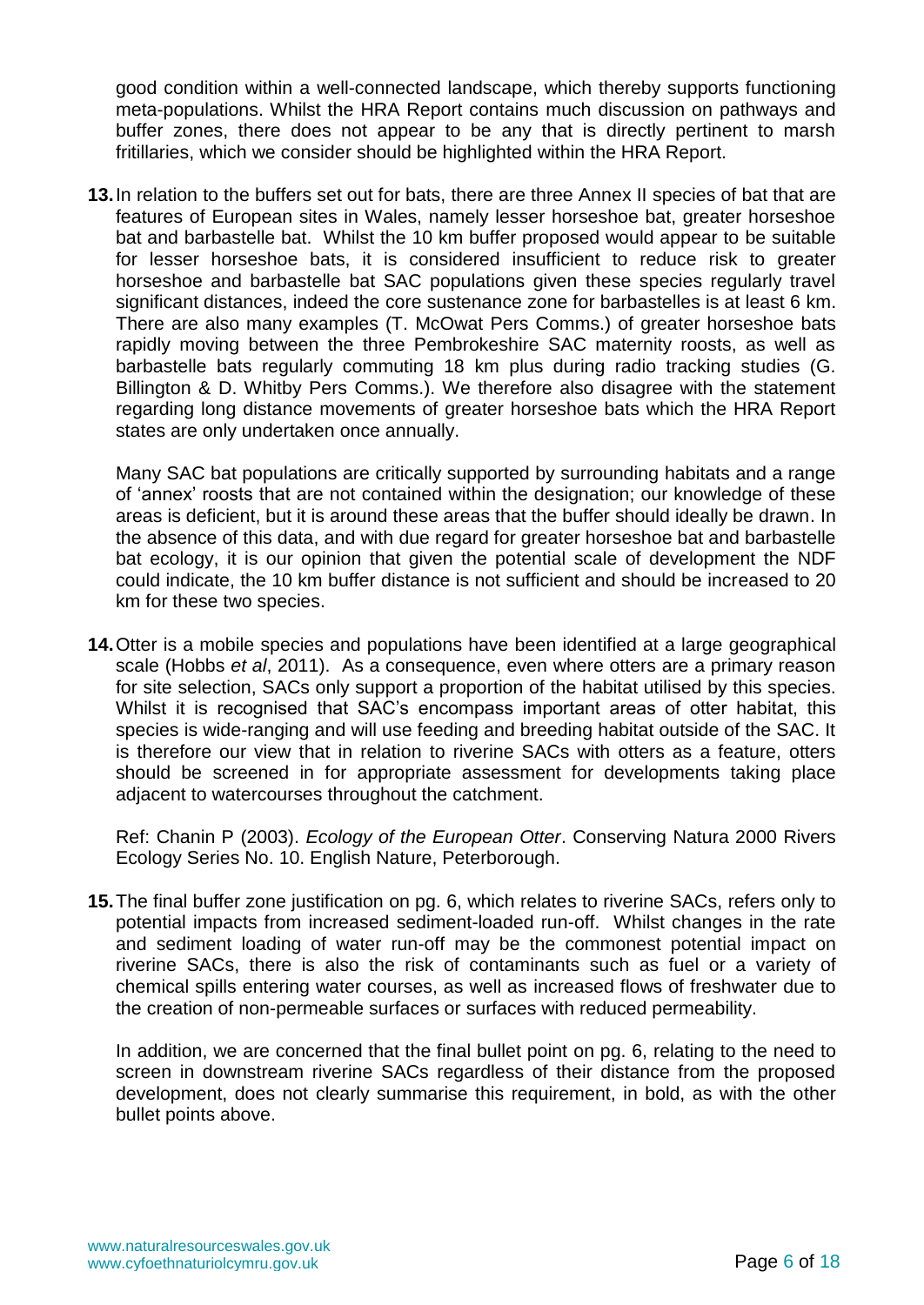## **1.6 Screening Approach, Table 2: Screening Assessment Categories (DTA Handbook)**

**16.**This table partially replicates a table in the *DTA Publications Habitats Regulations Assessment Handbook* which sets out a list of pre-screening categories which can be used to pre-screen individual policies in or out. These pre-screening categories are widely used in plan-level assessments, and we welcome there use in relation to the NDF.

The partially replicated table in the HRA Report is clear up to and including category J – however, for categories K, L and M, the table does not clearly set out what the conclusion should be. The two paragraphs below then misleadingly state that only category I policies require being taken through Appropriate Assessment. This is not the case as category L policies also require being taken through Appropriate Assessment, as do category M policies as a result of the *People Over Wind and Sweetman v Coillte Teoranta – European Court of Justice, Case C323/17*.

## **Table 3: Screening Assessment of the NDF Policies**

**17.**We agree with the pre-screening and screening categories assigned to all of the policies, with one exception set out below:

**Policy 3 – Public Investment, Public Buildings and Publicly Owned Land** – we disagree that this policy should be screened out of the HRA. As set out below, this is because the policy and supporting text refer to positive consideration being given to potential future development on publicly owned land. The second part of policy states:

*Strategic and Local Development Plans should review publicly owned land, both redundant and in current use, to identify potential sites for development and redevelopment, including for mixed use and affordable housing developments that will support the creation of sustainable places* (our underlining)

The supporting text states:

*The Welsh Government, UK Government departments, local authorities and other public landowners should undertake strategic reviews of their land holdings in Wales and consider the NDF Outcomes and spatial strategy. Where publicly owned land could support sustainable places, positive consideration should be given to the future use of this land and whether it could, for example, support new mixed use development, including affordable housing and new commercial activities, or transport infrastructure* (our underlining)

Currently, the HRA Report screens this out based on DTA Publications category B, namely:

*Policies listing general criteria for testing the acceptability/sustainability of proposals. These general policies cannot have any effect on a European site and should be screened out.*

This policy appears to go beyond merely reviewing land holdings, because the supporting text quoted above gives greater weight to developing such areas. When considered in this context, and given that public land could include or lie adjacent to European sites, we consider that this policy should be screened in for appropriate assessment, after which it should be possible to defer down to lower tier plan or project level assessment.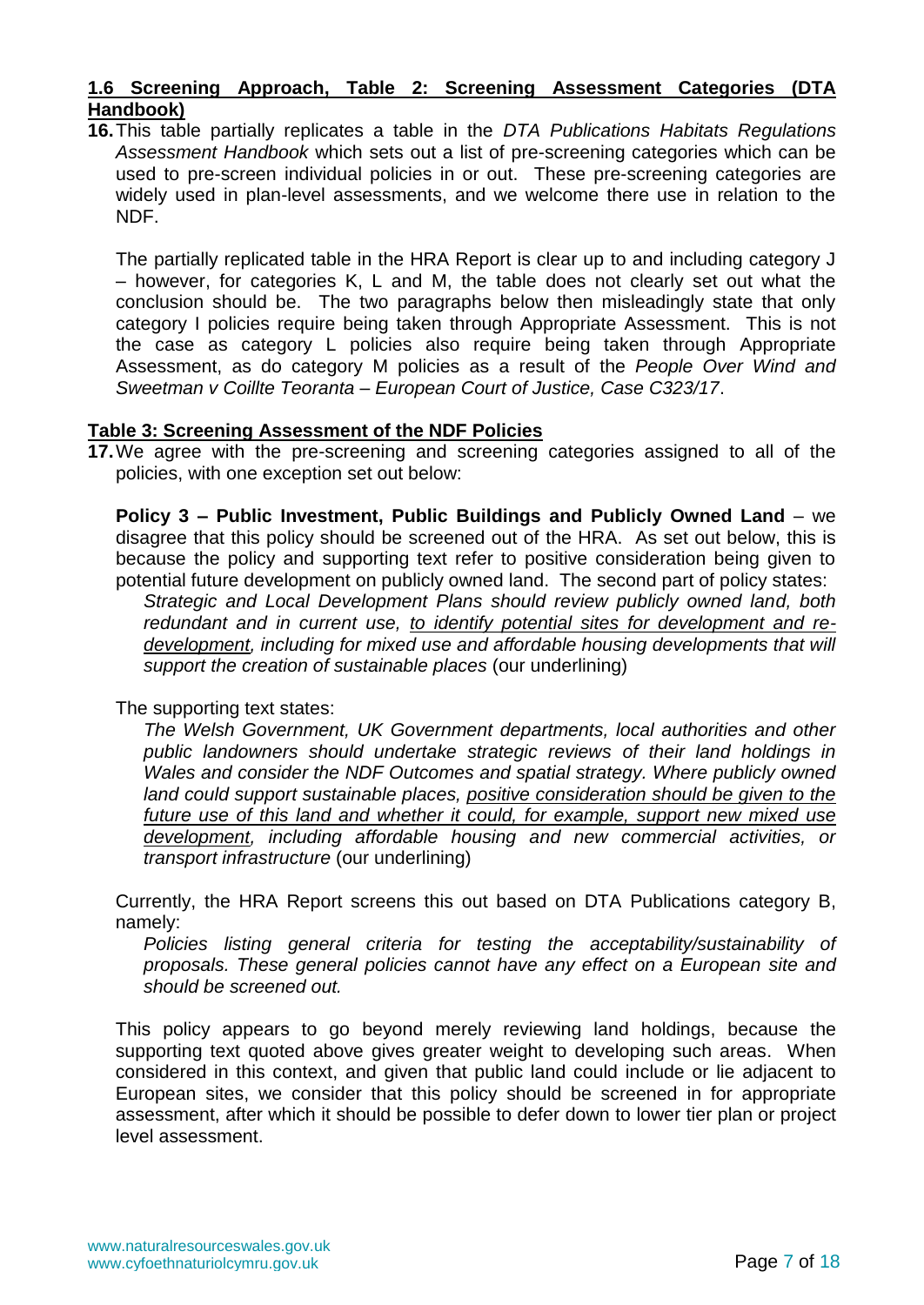## **2 In-Combination Assessment**

- **18.**We have a number of concerns in relation to the in-combination assessment presented on pgs. 16 – 18, which we set out below:
- **19.**The in-combination assessment at screening only needs to consider policies unlikely to have a significant effect alone, i.e. policies which would have some effect on a site, but the effect would not be likely to be significant but residual non-significant effects remain, after which they must be checked for in-combination effects. This is category J in *Table 2: Screening Assessment Categories*. As set out in Table 3: Screening Assessment of the NDF Policies, no policies have been screened out under category J, so no in-combination assessment at the screening stage is required.
- **20.**However, we note that 20 of the 33 policies have been screened through to Appropriate Assessment, and that the Appropriate Assessments conclude adverse effects on site integrity alone can be ruled out based on deferring the assessments down to lower-tier plan or project level. The Habitats Regulations require that an in-combination assessment is then undertaken at this Appropriate Assessment stage to assess whether there are any in-combination adverse effects that prevent a conclusion of no adverse effects on site integrity from being reached at plan level. This does not appear to have been undertaken separately from the screening in-combination assessment. Our comments below therefore relate to the Appropriate Assessment in-combination assessment requirement.
- **21.**Plans or projects which should be considered for potential in-combination effects with the NDF are those that fall into all of the following 3 categories:
	- **a.** they have been subject to HRA and the HRA has either concluded no Likely Significant Effects (LSE) or no adverse effect on site integrity, but residual effects remain, and
	- **b.** their residual effects could interact with the residual effects of the NDF, for example by magnifying the effects of the NDF, or making a habitat or species feature more sensitive to the effects of the NDF, and
	- **c.** they are one of the following:
		- project started but not yet completed;
		- projects consented but not started;
		- ongoing projects subject to repeated authorisations (e.g. annual licences);
		- applications lodged but not yet determined;
		- refusals subject to appeals procedures not yet determined;
		- projects not requiring consent, but which have been approved by the competent authority concerned;
		- proposals in adopted plans;
		- proposals in draft plans published for consultation;
		- allocations or other forms of proposals in adopted development plans;
		- allocations or other forms of proposals in draft development plans published for consultation.
- **22.**It is important to bear in mind that plan-level in-combination assessments are often undertaken on high-level strategic plans which by their nature often lack specific details of proposals that may come forward, such as the nature, timing, duration, scale or location of development. As a result of this, an assessment of their potential impacts,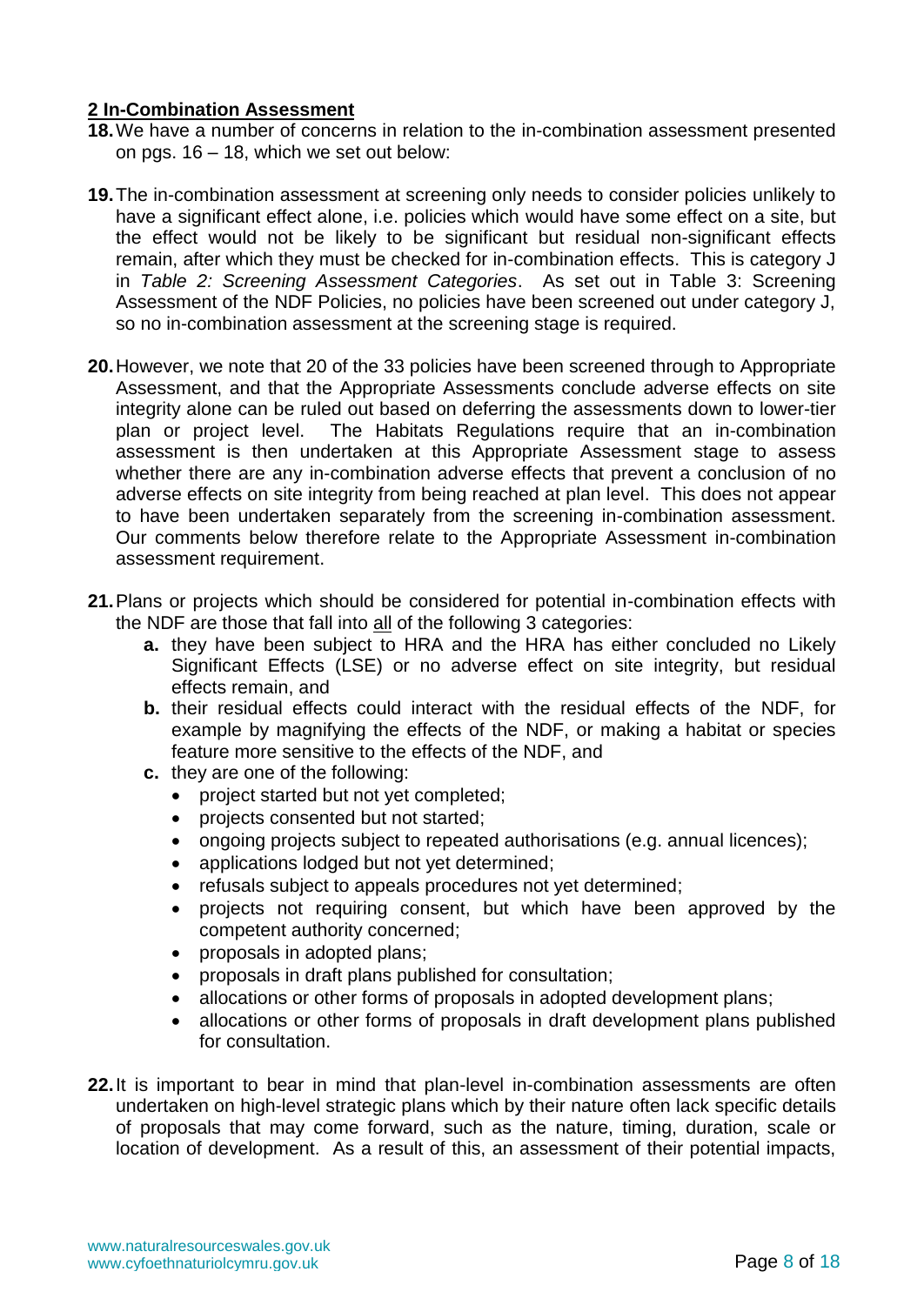including any in-combination effects, can often be limited. Therefore, one of the key roles of plan-level in-combination assessments is to set the framework for 'down the line' lower tier plan or project in-combination assessments. It is therefore important not to prematurely rule out effects altogether without a high-level of confidence.

- **23.**In relation to the draft Welsh National Marine Plan (WNMP), it is our view that the HRA's conclusion that in-combination effects with the NDF can be ruled out is poorly worded and potentially misleading. The WNMP in-combination assessment ruled out adverse effects on site integrity due to the lack of detail available at the higher strategic level of the WNMP, and deferred the detailed assessments down to lower tier plan or project level in the knowledge that mitigation was available, summarised in the WNMP, that would enable adverse effects on integrity to be avoided at the lower tier level. The conclusion of the NDF in-combination assessment appears to rule out adverse effects on site integrity altogether, not making it clear that the assessment at this high level is necessarily limited, and that assessments at lower levels are required. It is important that the potential effects from lower-tier plans and projects are considered incombination with the WNMP (and, where appropriate, with lower-tier plans and projects resulting from the WNMP), and this should be explicitly stated in this assessment.
- **24.**Similarly, the in-combination assessments with the Wales Transport Strategy and the National Planning Policy Framework (NPPF) should both include an explicit requirement for 'down the line' assessments as appropriate.
- **25.**In relation to projects, the HRA Report states:

*The NDF does not include reference to specific NSIPs or DNS or any other project*level development. Such developments would likely originate through lower-tier *plans, such as strategic or local development plans. These plans would therefore be subject to the protective policy wording within the higher-tier NDF, and as such no in-combination effects would occur.*

See pts. 27 and 33 below regarding concerns relating to the *protective policy wording* provided by Policy 8 of the NDF. Also see pts. 23 and 24 above regarding the need to explicitly state that lower tier HRA is required (a requirement for deferring down).

Regardless of this, it should be remembered that whilst mitigation may remove adverse effects on integrity when a plan or project is considered alone, residual non-significant effects frequently remain, and it is these that are considered in-combination with the residual non-significant effects of other plans and projects to assess whether they then become significant. The protective policy wording provided by the NDF is unlikely to remove all effects, and therefore stating categorically that *no in-combination effects would occur* is potentially misleading, and unhelpful when considering that one of the roles of plan level HRA is to set the framework for future 'down the line' assessments.

- **26.**We suggest that the following plans and projects could have in-combination effects with the NDF, and should therefore also be included in the in-combination assessment:
	- Shoreline Management Plans (SMPs);
	- River Basin Management Plans (RBMPs);
	- Catchment Flood Management Plans (CFMPs);
	- Flood Risk Management Plans (FRMPs);
	- Regional Waste Plans;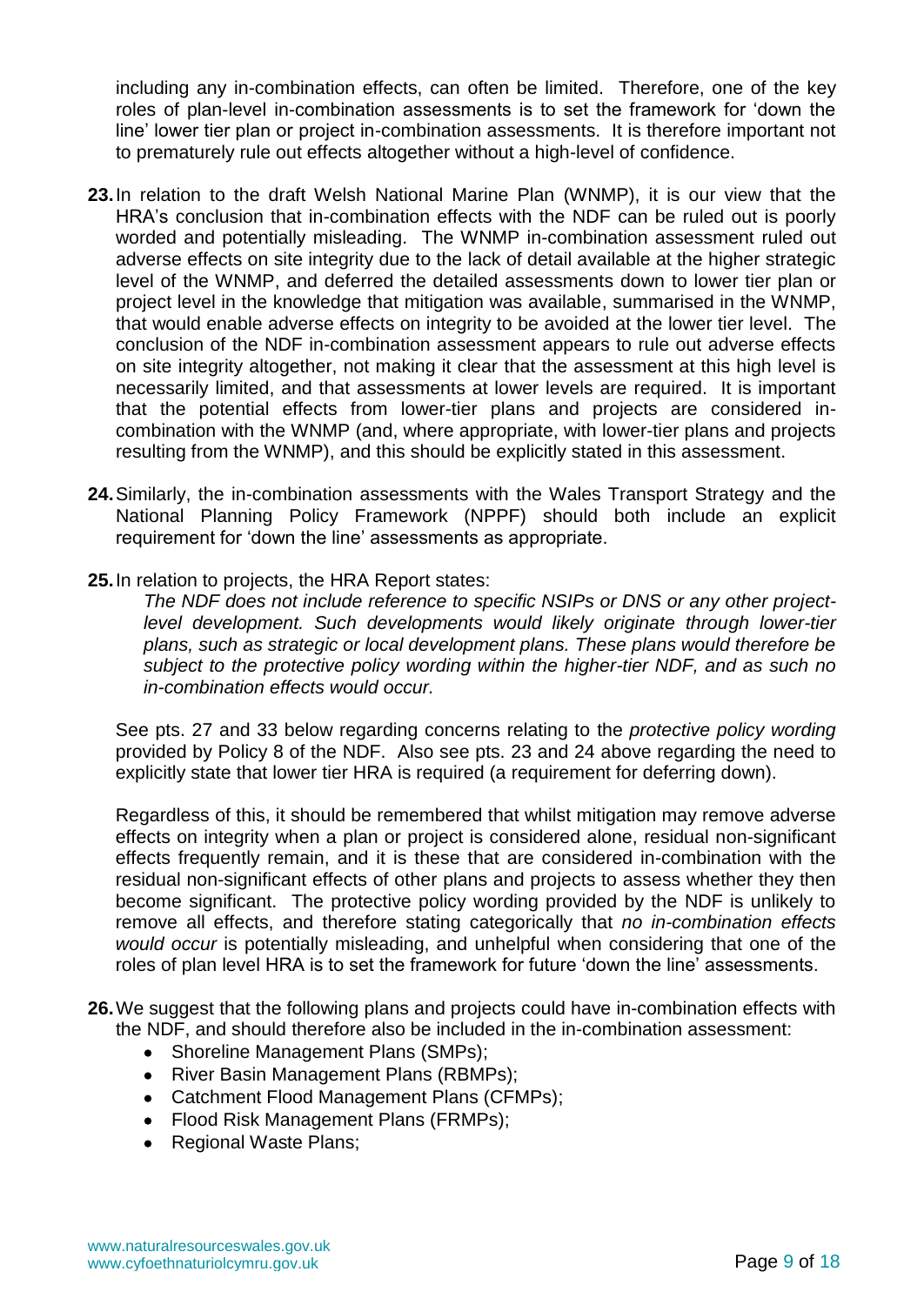- Regional Transport Plans;
- Water Resources Management Plans;
- Existing and proposed windfarms.

We also suggest that it may be beneficial to make reference to the potential need to consider any Wales related land management strategies that are developed post-Brexit in 'down the line' in-combination assessments.

**27.**We are concerned that the in-combination assessment section makes reference on a number of occasions to the *protective policy wording* for European sites provided by Policy 8 of the NDF, e.g. in relation to the WNMP and the NPPF, and in relation to projects in general. However, Policy 8 does not appear to offer protection directly for European sites. It is our view that if Policy 8 is to be relied on in the HRA, it should be amended to offer a greater level of explicit support for the protection of European sites, for example by reflecting the relevant wording in Planning Policy Wales 10 (see pt. 33 below for more detail).

#### **4 Appropriate Assessment, 4.1 Overview** and **Table 4: Appropriate Assessment of Screened-in Policies**

- **28.**We have a number of concerns in relation to the approach taken to the appropriate assessment, and in relation to a number of the policies considered, as set out in the HRA Report on pg. 19 and Table 4. We set these out below:
- **29.**The approach taken in the HRA Report is to rule out adverse effects on site integrity in relation to the 20 policies screened through to appropriate assessment by deferring the assessments down to lower-tier plan or project level. We are concerned that the HRA does not robustly set out the case in all cases as to why this is an acceptable process to follow for each of the policies that are deferred down. Deferring down requires the following:
	- **a.** that the assessment of a policy can only deferred down if the policy can be delivered in some shape or form at lower tier plan or project level with no adverse effects on site integrity;
	- **b.** that the appropriate assessment at plan level should assess policies/proposals as far as is reasonable and meaningful based on the level of detail available;
	- **c.** where the level of detail is available, the HRA should provide a list of at least the sites that have been taken through to appropriate assessment, and which therefore are also likely to require assessment in the HRA of lower tier plans and projects (this generally refers to policies with a clear spatial element);
	- **d.** that the appropriate assessment should provide a list of the potential generic impacts from the policy;
	- **e.** that the appropriate assessment should provide a list of the generic mitigation measures that ensure that the potential generic impacts (as per the point above) can be avoided, that subsequent lower tier plan and projects can rely on to avoid adverse effects on site integrity (i.e. the mitigation has to be capable of avoiding the adverse effects) – this is necessary in order to provide the confidence that adverse effects can be avoided at lower tier levels;
	- **f.** that it is clearly set out that the conclusion of no adverse effects on site integrity at plan level is based on lower tier plans and projects, having drawn on the generic list of mitigation, undertaking HRA, concluding no adverse effects on site integrity;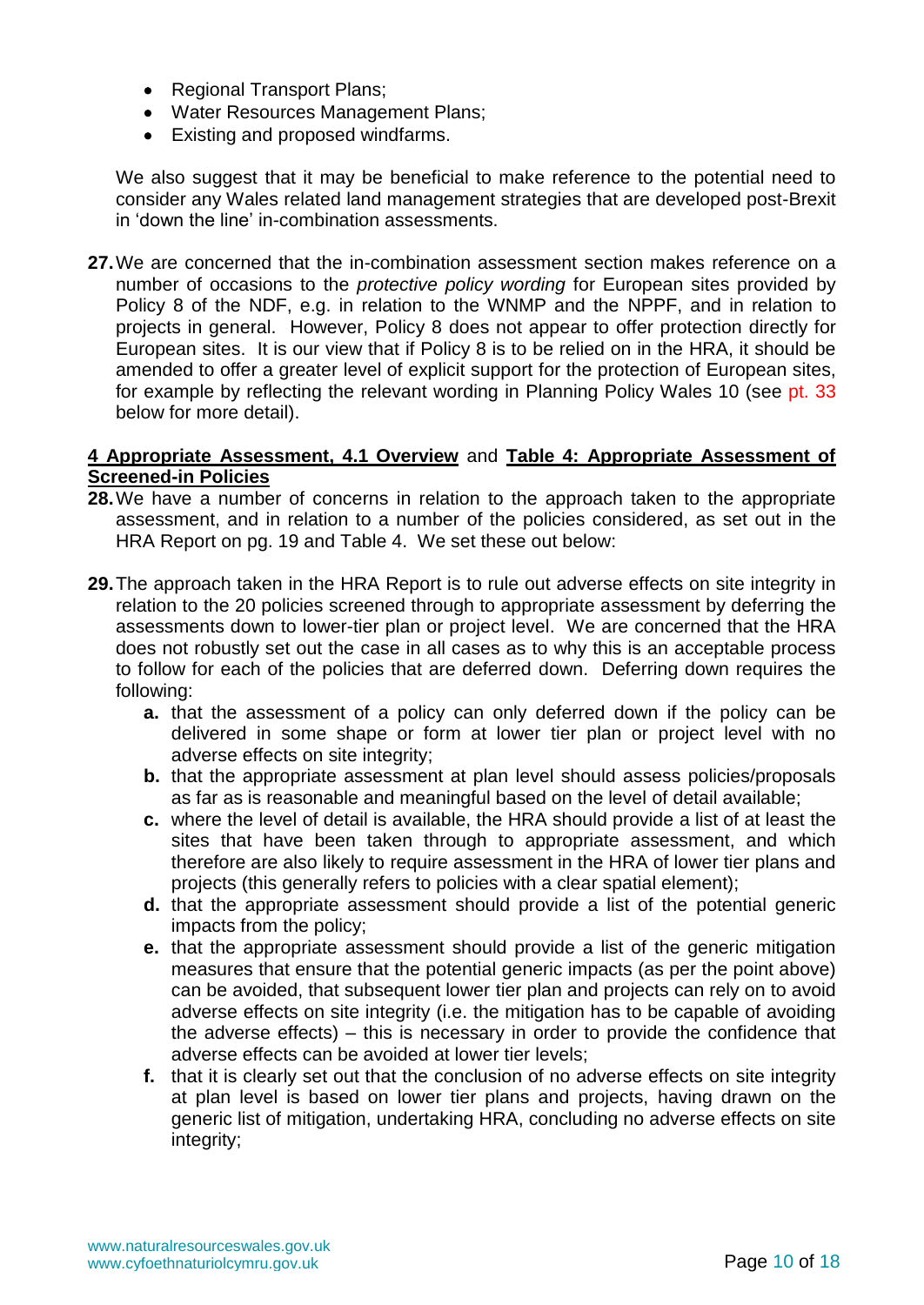**g.** that it is clearly set out what the implications are if lower tier plan or project level HRAs cannot rule out adverse effects on site integrity i.e. that the lower tier plan or project will either have to be withdrawn, or amended and re-assessed, or pass the derogations set out under Article 6(4) of the Habitats Directive, namely no alternative solutions, Imperative Reasons of Overriding Public Interest (IROPI) and compensatory measures secured, which the proposal may or may not be able to pass. It should also be made clear that the current plan (NDF) does not support a lower tier plan or project if it is unable to conclude no adverse effects on site integrity.

We are concerned that the appropriate assessment does not consistently provide the information set out above, and we give a number of examples below:

- **30.**Whilst the appropriate assessment provides generic impacts and mitigation in relation to many of the policies, it appears to be absent or of very limited value for a number of policies, including the more spatially referenced policies such as Policy 10 relating to Wind and Solar Energy in Priority Areas. We advise that this additional detail is added to the appropriate assessment where required.
- **31.**We are concerned about the use of the word *consider* in relation to the mitigation measures set out throughout the appropriate assessment, as this could be construed as suggesting that the mitigation measure/s could be *considered* but then not incorporated and the project would still pass the HRA test and be supported by the plan. Rather than *consider*, it may be better to use the word *incorporate*.
- **32.**On pg. 19, which sets out an overview of the appropriate assessment, the text in the final paragraph refers to *appropriate mitigation or compensatory measures*. There is no context given to this reference to compensatory measures, and this could therefore be construed as being part of the appropriate assessment. Compensatory measures cannot be considered in an appropriate assessment, only under the derogations set out under Article 6(4) of the Habitats Directive. We therefore suggest that reference to compensatory measures is removed.

## **Policy 8 - Strategic framework for biodiversity enhancement and ecosystem resilience**

**33.**Whilst we welcome this policy in general, we do not consider that its current wording provides the *protective policy wording* for European sites that is asserted in both the incombination assessment and throughout the appropriate assessment.

For example, the text in Table 4, which sets out the appropriate assessment in relation to each of the NDF policies, concludes for each policy by stating that a key mechanism by which adverse effects on site integrity will be avoided is through reliance on Policy 8:

…. *as well as compliance with P8 of the NDF (which it is anticipated will indirectly provide protective buffering for Natura 2000/ Ramsar sites by protecting and enhancing ecosystem services, ecological networks and biodiversity in the wider countryside), should ensure that there will be no adverse effect on the integrity of Natura 2000/ Ramsar sites as a result of implementing this policy)*.

From an HRA perspective, the wording of Policy 8 does not provide the necessary reassurance to conclude that European sites would be protected from adverse impacts.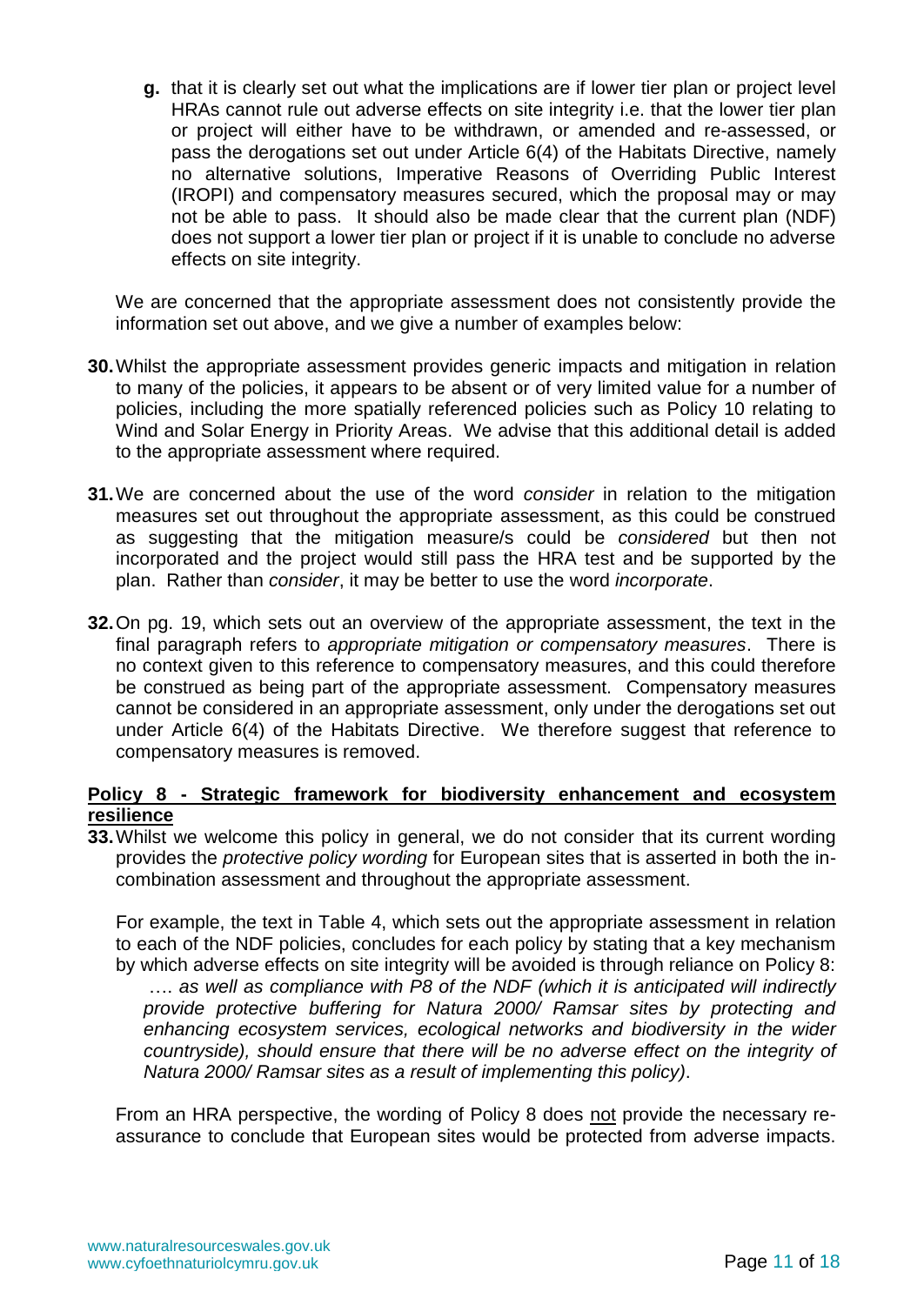The policy itself does not refer to designated sites, and the supporting text only refers to them in relation to corridors between them, not the sites themselves.

In order to provide the level of re-assurance that these sections in the HRA report allude to, Policy 8 should be amended to explicitly offer a high level of protection for European sites themselves, for example by reflecting the protective policy wording provided by Planning Policy Wales (PPW) 10, para. 6.4.14., namely:

*Statutory designation of a site does not necessarily prohibit development, but proposals must be carefully assessed to ensure that effect on those nature conservation interests which the designation is intended to protect are clearly understood; development should be refused where there are adverse impacts on the features for which a site has been designated. International and national responsibilities and obligations for conservation should be fully met, and, consistent with the objectives of the designation, statutorily designated sites protected from damage and deterioration, with their important features conserved and enhanced by appropriate management.* (*Planning Policy Wales 10*, para 6.4.14) (our underlining)

## **Policy 9 – National forest**

**34.**An additional potential impact that should be recognised in the HRA is the potential, in certain circumstances, for windblown seed to result in regeneration that becomes a management problem on nearby European sites as trees mature, for example sites with heathland or wetland as a qualifying feature.

#### **Policy 10 Wind and Solar Energy in Priority Areas**

**35.**The following comments relate to both the assessment presented in the HRA Report and in the HRA Appendix B: *Implications for the Natura 2000 network of Priority Areas of Solar and Wind energy development across Wales.*

We welcome the dialogue that has taken place with Natural Resources Wales whilst Welsh Government was developing the screening buffers associated with this clearly spatially defined policy, set out in Appendix B. This Appendix also provides a record as to how the priority areas have been developed and amended to further reduce potential impacts from onshore wind and solar development within the Priority Areas.

In relation to the proposed buffers set out on pg. 3 and 4 of Appendix B, we are concerned that the final bullet point relating to the need to screen in downstream riverine SACs regardless of their distance from the proposed development, does not clearly summarise this requirement, in bold, as with the other bullet points above.

In addition, please note pt. 13 above in relation to bats, and specifically our advice to increase the buffer to 20 km for greater horseshoe and barbastelle bat European sites.

**36.** The intention of Appendix B is presumably to undertake a plan level assessment as far as is reasonable and meaningful before deferring down to lower tier plan and project level assessment. As set out in pt. 29 above, in order to defer down there needs to be confidence that the policy can be delivered at lower tier plan or project level, and this requires the plan level assessment to set out some specific information. Currently the document does provide a narrative on the assessment process, and provide some guidance on what should be screened in, but it does not provide an adequate plan-level assessment of the policy and the proposed Priority Areas for the following reasons: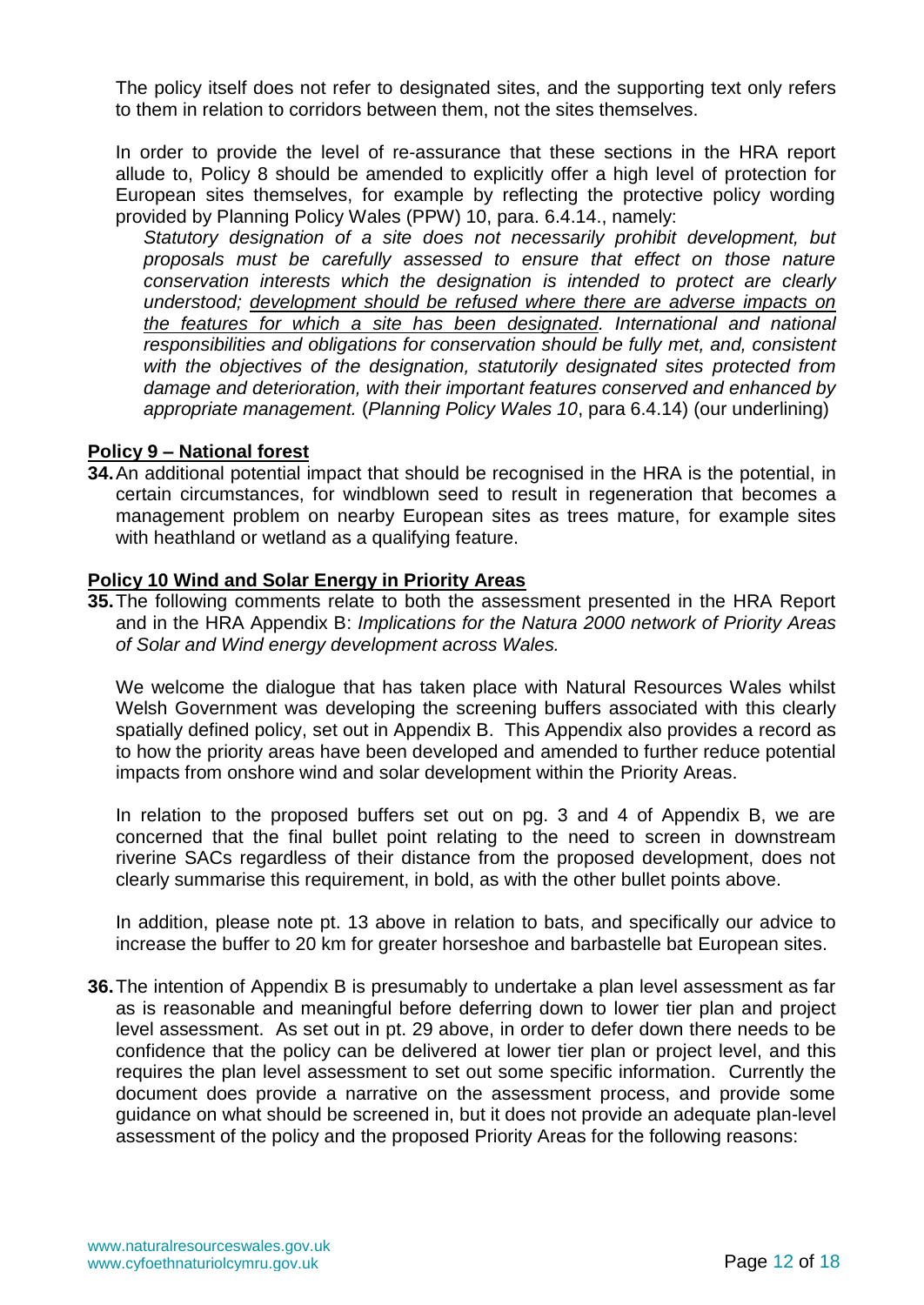- the assessment presented does not appear to go to appropriate assessment;
- it does not provide a table of sites and features for which likely significant effects (LSE) cannot be ruled out, and which therefore should go to consideration through appropriate assessment – given the buffers presented this should be a relatively straightforward exercise;
- it does not provide a robust list of potential generic impacts;
- it does not provide a generic list of mitigation measures to provide confidence that lower tier plans and projects can avoid adverse effects on integrity;
- the conclusions presented in Appendix B are not clear, including appearing to draw a conclusion of no LSE when presumably the conclusion should be no adverse effects on site integrity based on deferring the assessment down to project level in the knowledge that projects can incorporate generic mitigation measures (which the assessment does not include);
- It does not state that the NDF does not support proposals where adverse effects on site integrity cannot be ruled out.
- **37.**The policy provides strong support for development through a clear statement that *There is a presumption in favour of development*. It goes on to state:

*Planning applications must demonstrate how……the following adverse impacts have been minimised: the following identified protected assets: - nature conservation sites and species*; (our underlining)

We note that this directs applicants to *minimise* rather than avoid adverse impacts.

In addition, the supporting text for Policy 10 includes a commitment that states *Natura 2000 sites within the Priority Areas are excluded*. Whilst this is welcomed, we note that this does not exclude applications that may have an offsite impact on European sites.

We are therefore concerned that the policy offers a presumption in favour of development, with only a requirement to minimise as opposed to avoid adverse impacts, and does not provide protection from offsite impacts (as highlighted by the buffers set out in Appendix B). As such, the policy as written could be interpreted as offering support for proposals that could have an adverse effect on the integrity of European sites. **We therefore consider that the policy should be amended to make clear that it does not support applications where adverse effects on site integrity cannot be ruled out.** This could reflect the protective policy wording provided by Planning Policy Wales 10, para. 6.4.14, as set out in pt. 33 above.

Without this higher level of protective wording, there may be a number of additional modifications to the Priority Area boundaries that we wish to discuss with you. For example, the buffer zone of the Migneint SPA includes part of Priority Area 15. This includes the Mynydd Hiraethog SSSI, one of whose features is hen harrier. Although not an SPA, it is considered likely that Mynydd Hiraethog SSSI provides vital supporting habitat for the Migneint hen harrier feature, a species vulnerable to wind turbine blade strike, and which would not be able to accommodate any wind turbines without an adverse effect on site integrity.

**38.**With regard to movement between SAC maternity roosts for greater horseshoe bat in Pembrokeshire we consider that Priority Areas 11 and 12 as shown in Appendix B, Figure 2, should be revised to maintain landscape connectivity between SACs and areas of significance for this Annex II bat species. This may require a modelling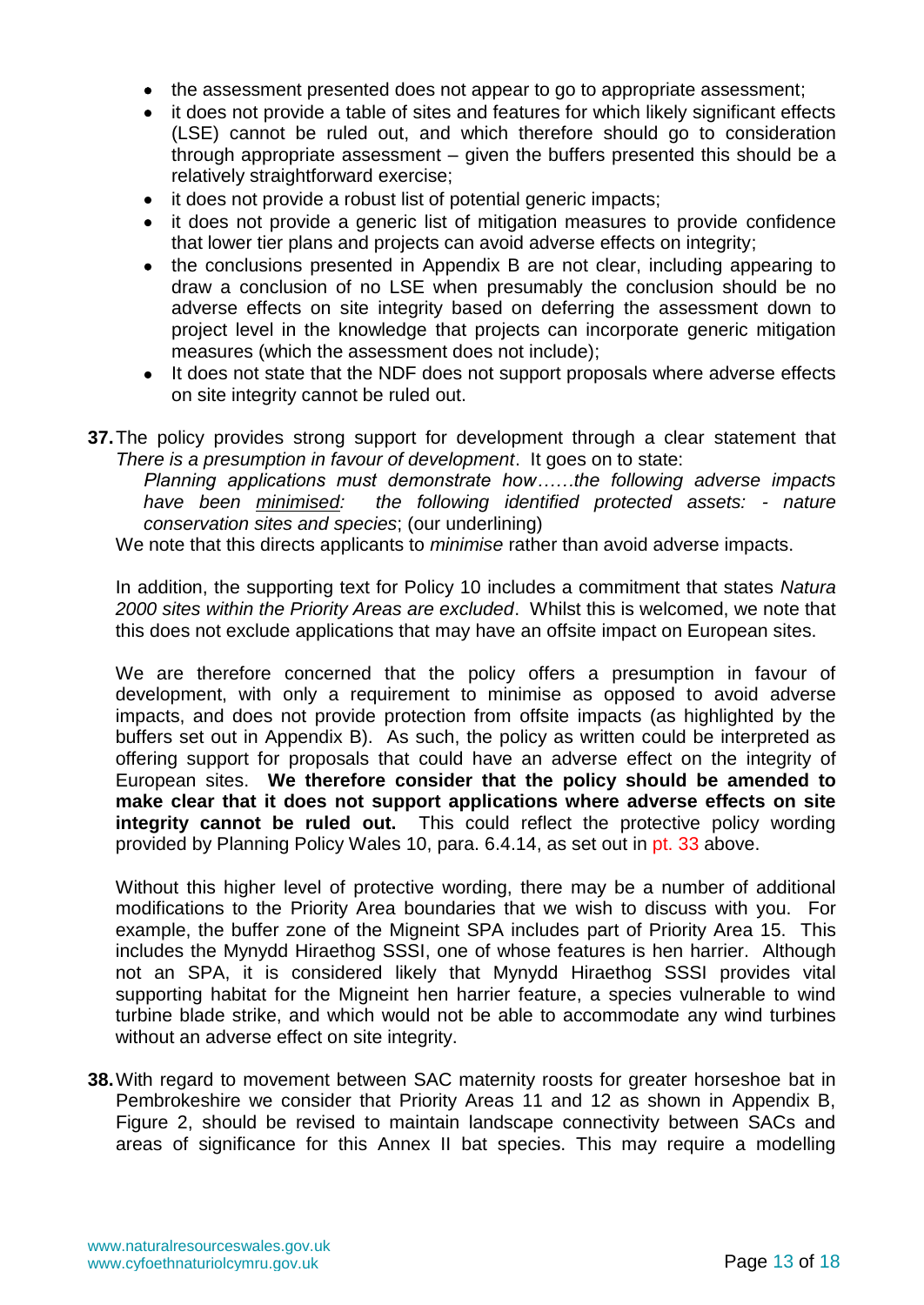exercise to be undertaken to predict the likely least resistance routes for bats, and we would be happy to have further discussions with you in relation to this.

## **Policy 17 – Wrexham and Deeside**

- **39.**This policy supports Wrexham and Deeside as the primary focus for regional growth, and it is likely that a significant proportion of this will be on land located between Mold, Wrexham and Chester. This has potential to adversely affect the Deeside and Buckley Newt Sites SAC and the Johnstown Newt Sites SAC, each designated for great crested newts. Potential direct and indirect impacts can be mitigated for if developments accord with the Flintshire and Wrexham Local Planning Authority (LPA) Supplementary Planning Guidance, links below, and we consider that the HRA should reference these.
	- [https://www.flintshire.gov.uk/en/PDFFiles/Planning/SPG-8a-Great-Crested-](https://www.flintshire.gov.uk/en/PDFFiles/Planning/SPG-8a-Great-Crested-Newt-Mitigation-Requirements.pdf)[Newt-Mitigation-Requirements.pdf](https://www.flintshire.gov.uk/en/PDFFiles/Planning/SPG-8a-Great-Crested-Newt-Mitigation-Requirements.pdf)
	- [https://www.wrexham.gov.uk/assets/pdfs/planning/consultations/draft\\_spg35.pdf](https://www.wrexham.gov.uk/assets/pdfs/planning/consultations/draft_spg35.pdf)

## **Policy 20 - Port of Holyhead, Policy 25 – Haven Waterway and Policy 32 – Cardiff Airport**

**40.**As set out in pt. 29 above, when deferring down it is necessary for the policy to be deliverable in some shape or form at lower tier level with no adverse effects on site integrity, and it is necessary for the plan level appropriate assessment to demonstrate this based on the level detail available as far as is reasonable and meaningful. It is our advice that the appropriate assessments relating to these three spatially defined policies do not provide sufficiently detailed assessments given the level of detail available, or provide confidence that adverse effects can be avoided at lower-tier plan or project level.

The spatial nature of these policies enables a more detailed level of assessment to be undertaken than is possible for the other non-spatially referenced policies. In particular, it is our view that a more detailed assessment of the European sites and features that have the potential to be impacted is possible. Currently, the assessments presented in the HRA Report contain the same relatively superficial level of detail as that presented for the non-spatially referenced policies.

We also note the following text in the HRA Report for Policy 20 - Port of Holyhead, with similar wording also used in relation to policies 25 and 32:

*…it is also considered essential that a high-level assessment is carried out (prior to any lower-tier assessments) in order to determine whether Natura 2000/ Ramsar sites can accommodate any port expansion and/or an increase in shipping*.

*This may be useful for directing further work at the future plan/project stages but would certainly provide essential context for this policy before it can be implemented in any way.* (our underlining)

This raises to key questions:

• Firstly, this appears to suggest that it is uncertain whether the policies can be delivered at lower-tier plan or project level without adverse effects on site integrity. This requires clarification because if this were the case, then the policies would either require removing, or amending and re-assessing, or consideration under Article 6(4) of the Habitats Directive before the NDF could be enacted or adopted.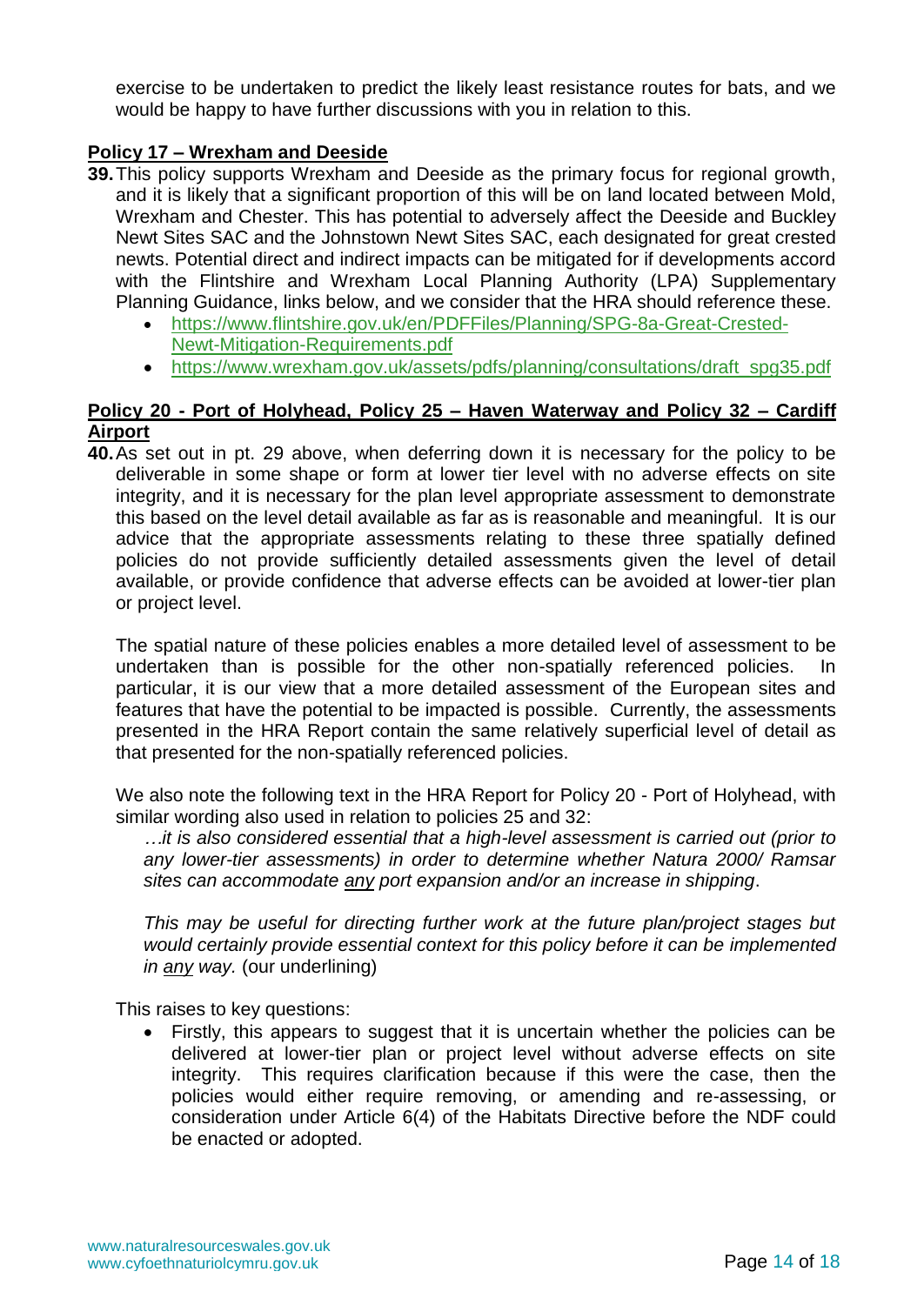• Secondly, we seek clarity as to why the *high-level assessment* referred to in the text quoted above is not being undertaken currently as part of the HRA of the NDF in relation to these three policies.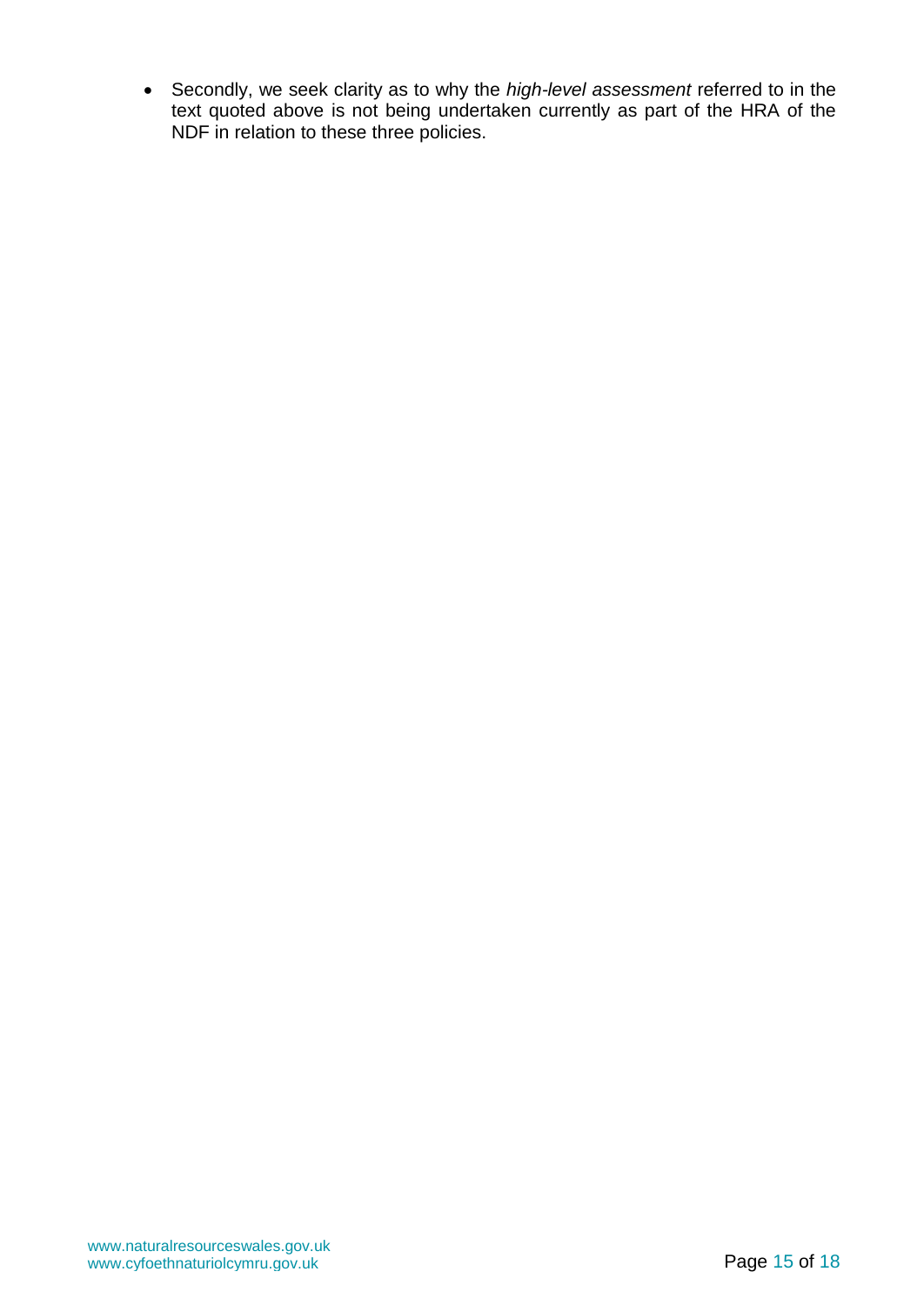# **Appendix 2**

## **Appendix A: Habitats Regulations Assessment: Rules of Thumb**

- **41.**The third UK SPA review (Stroud *et al*. 2016) summarised the outcomes of Phase 1 of the third UK's network of Special Protection Areas (SPAs) Review, and is published on the Joint Nature Conservation Committee (JNCC) website [http://jncc.defra.gov.uk/page-7309.](http://jncc.defra.gov.uk/page-7309) It built on the previous network assessments in 1989 and 2001, and placed its findings in the wider context of supporting policies and activity to deliver the objectives of Article 4 of the EU Directive on the conservation of wild birds (2009/147/EC; the Birds Directive, Directive 2009/147/EC). The findings of Phase 2 of the third UK SPA Review advised Governments on the sufficiency of the network for 151 species of birds, and concluded that UK SPA suites for 87 species/populations are insufficient to meet the requirements of Article 4 of the Birds Directive for reasons of either numbers, distribution or ecological requirements. UK devolved administrations are developing a prioritised framework to deliver the options required to ensure the SPA network meets sufficiency for these 87 species/populations. We recommend that the text above is reflected in the Rules of Thumb document, and that when the NDF is reviewed, consideration is made of any revisions to the Welsh SPA network.
- **42.**As we have previously identified, the Rules of Thumb document does not set out how mobile species, typical species and functional linkages should be considered in the HRA. It would be useful to include this information in the HRA Rules of Thumb document, together with highlighting the need for their consideration as part of the HRA process. We provide more detail relating to this in pt. 11.
- **43.**Pg. 8, Table 5, Broad SAC designations and associated qualifying features (habitats and species) – we have the following comments in relation to this table:
	- the table should include reference to fens;
	- change terrestrial snails in Bog/Wet Heath SACs and Coastal SACs to terrestrial invertebrates to include marsh fritillary and southern damselfly;
	- add plants to Woodland SACs, Riparian/River SACs, Lake SACs and Estuarine SACs.
- **44.**Pg. 10, 3.2.3 to clarify the text in this section, policies that refer to Developments of National Significance (DNSs) do require HRA consideration at plan level to the extent that it is reasonable and meaningful, before they can be 'deferred down' to lower tier plan or project level.
- **45.**Pg. 10, 3.2 in relation to several of the NDF Proposals listed under 3.2, direct loss of habitat is also a potential impact due to land take, e.g. under 3.2.6 Housing and 3.2.7 Mineral concessions.
- **46.**Pg. 10, 3.2.9 this paragraph on natural resource management/ecosystem services should acknowledge that this management itself could have impacts on European sites that may require HRA.
- **47.**Pg. 11, 3.3.3 Impact Pathways to consider we continue to have some concerns regarding the specific buffers that have been set out in this section, because of the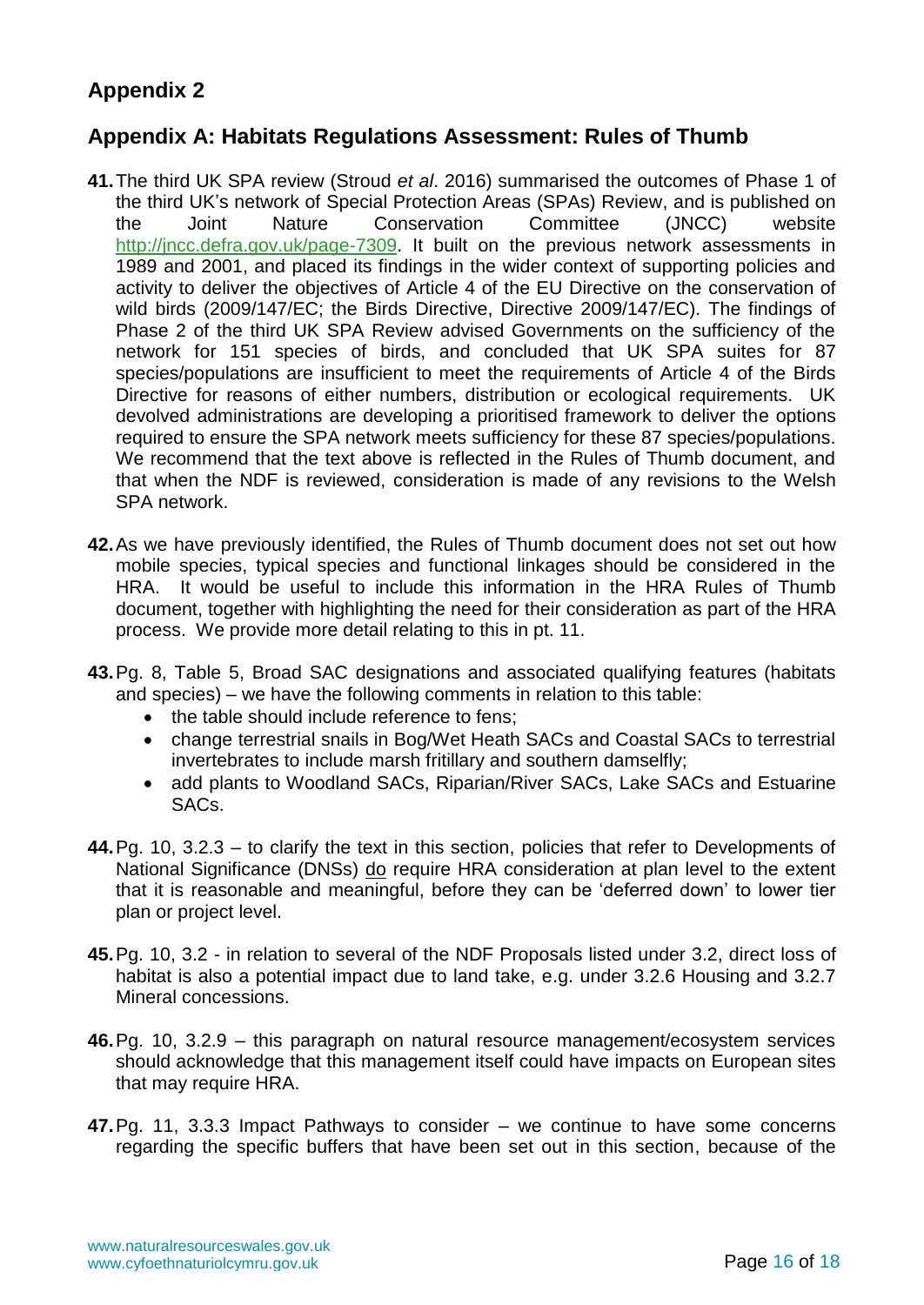potentially significant influence on the HRA screening that these buffers may subsequently have. There are inevitably many uncertainties about subsequent projects that may come forward and be supported by policies in the NDF, regarding their nature, timing, duration, scale and location, *etc*., and therefore the potential impacts that they may have on European sites. Therefore, any guidance on the HRA at this plan level needs to take a precautionary approach. It is not clear if all of the buffers provided are based on a precautionary approach, or on specific pieces of project-level casework that may or may not have wider applicability. We would welcome clarity on the buffers set out in the document, on this question.

For example, the document quotes studies for the Morecambe Bay Partnership (Liley *et al.*, 2015) which identified a distance of 3.45 km as being the average distance people will travel for a day trip to a designated site. Based on this it states that if an NDF proposal could lead to large housing developments within 3.5 km of a European site, it should be screened in for consideration under HRA. It is not clear if the Morecombe Bay study figures would also be appropriate for all proposals for large housing developments across Wales. The caveat set out at the foot of pg. 11, "*These distances are for guidance only, where a potentially significant effect is identified, a thorough assessment of the impact pathways and distance over which an effect could occur would be undertaken on a case by case basis during the full HRA of the NDF"* (our underlining) does not provide reassurance because it is worded so that it only applies after a proposal has been screened in or out using the information provided in this document.

Note that we have not considered and confirmed each of the specific buffers set out in the Rules of Thumb document individually.

- **48.**Pg. 11, 3.3.3, Land-take, second bullet pt. this includes an example and states *e.g. installation of a pipeline would lead to loss during construction, but habitats could be restored upon completion*. We consider that *may* would be better word than *could* as some habitats are easier than others to restore.
- **49.**Pg. 11, 3.3.3, Habitat degradation, second bullet pt. this bullet point refers to a 3 km buffer from European sites for increased sedimentation and pollution entering watercourses. This would appear to be incorrect. It should reflect the other bullet points relating to watercourses (*e.g.* pg. 12, Effects on water quality or quantity, first bullet pt.), where the buffer is 3 km from a watercourse, followed by checking for hydrological links to downstream European sites.

This bullet pt. should also include reference to increased nutrient loading, in particular nitrogen (N) and phosphorus (P) inputs, including from treated sewage. This is a potentially relevant consideration in relation to new housing or industrial developments and any associated requirement for new sewage treatment facilities/discharges. It is also a relevant consideration for *Effects on water quality or quantity* below.

**50.**Pg. 15, 4.1.2, Rules 3 and 4 – these rules refer to collating qualifying features and conservation objectives, and refer the user to this HRA Rules of Thumb document to source this information in the first instance. We are concerned that this document does not contain detailed or comprehensive information on either of these areas. We advise that users should refer to Core Management Plans (or their equivalent in England)